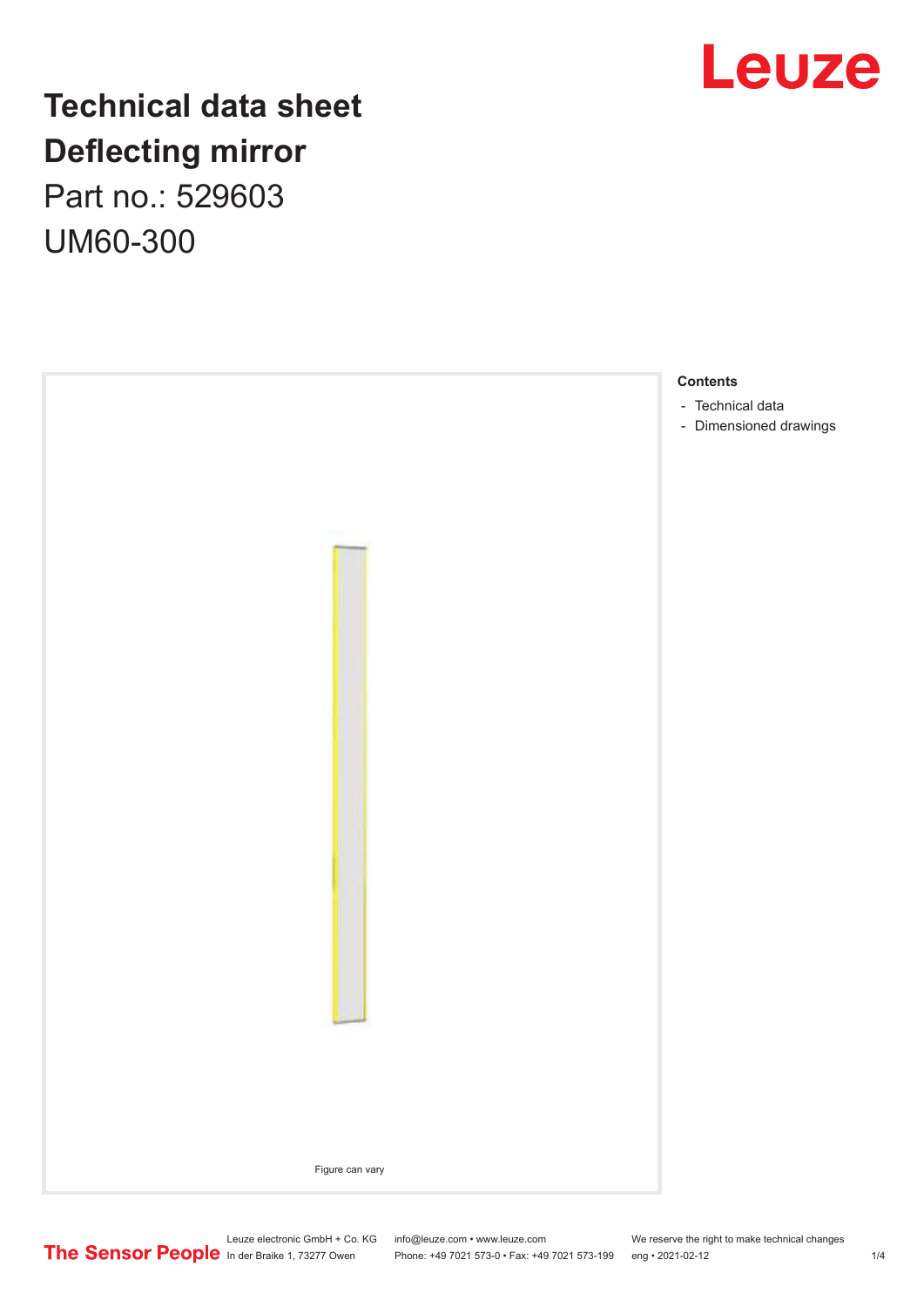## <span id="page-1-0"></span>**Technical data**

# Leuze

#### **Basic data**

| <b>Series</b>                | UM                                     |
|------------------------------|----------------------------------------|
| Type, columns and mirrors    | Deflecting mirror                      |
| <b>Mechanical data</b>       |                                        |
|                              |                                        |
| Dimension (W x H x L)        | 25 mm x 68 mm x 370 mm                 |
| Net weight                   | 800q                                   |
| <b>Housing color</b>         | Yellow, RAL 1021                       |
| <b>Type of fastening</b>     | Groove mounting                        |
|                              | Swivel mount                           |
| Suitable for sensor          | MLC 500, MLC 300 safety light curtains |
| Protected field height up to | 300 mm                                 |
| Mirror length                | 360 mm                                 |

#### **Classification**

| <b>Customs tariff number</b> | 70099200 |
|------------------------------|----------|
| eCl@ss 5.1.4                 | 27279207 |
| eCl@ss 8.0                   | 27279207 |
| eCl@ss 9.0                   | 27273605 |
| eCl@ss 10.0                  | 27273605 |
| eCl@ss 11.0                  | 27273605 |
| <b>ETIM 5.0</b>              | EC002467 |
| <b>ETIM 6.0</b>              | EC002467 |
| <b>ETIM 7.0</b>              | EC002467 |
|                              |          |

# **Dimensioned drawings**

All dimensions in millimeters

#### Mirror





L Length =  $370$  mm

SL Mirror length = 360 mm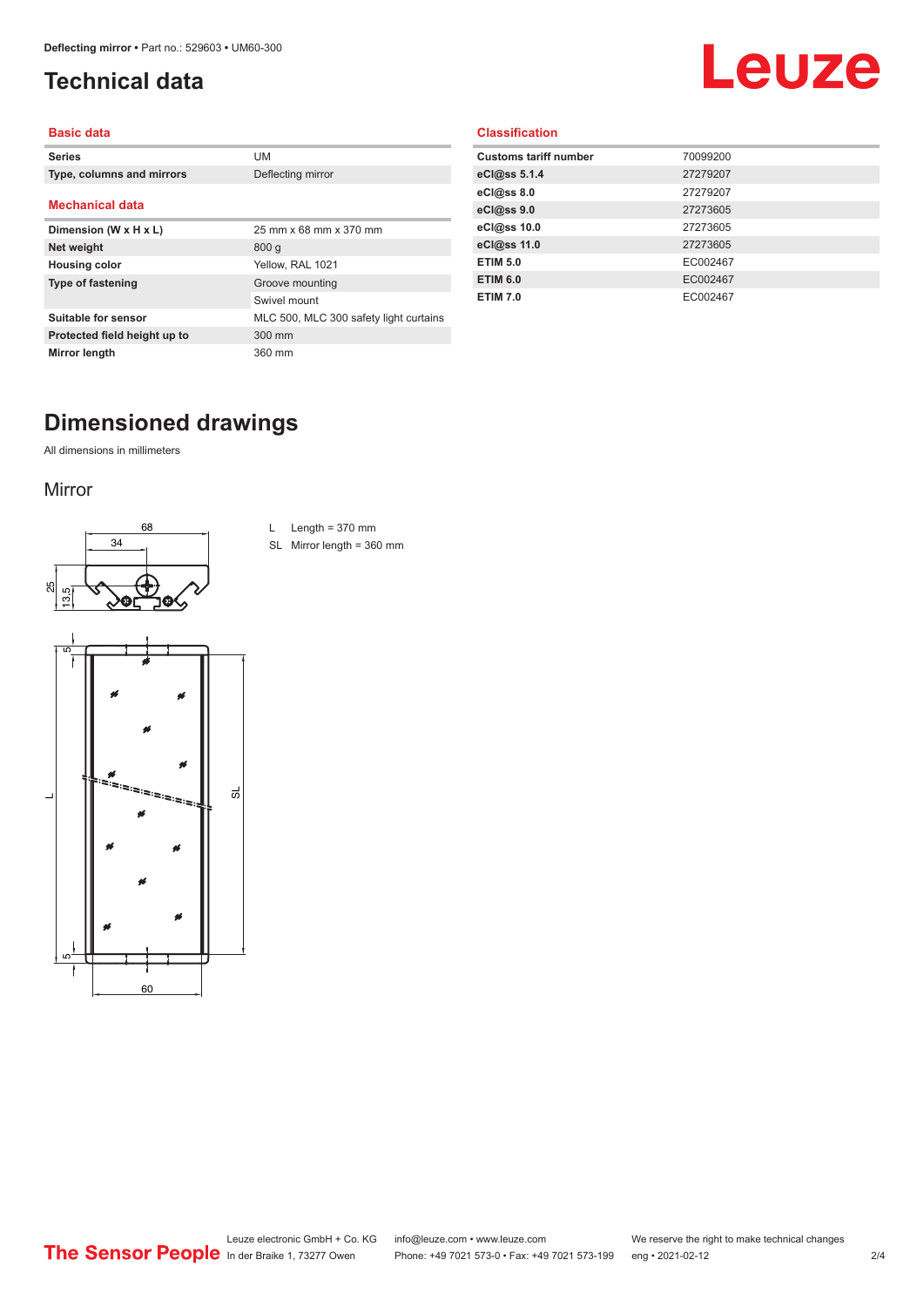# **Dimensioned drawings**

### Mounting distances



#### Mounting with BT-UM60 standard bracket



- A Lateral
- B Rear side
- C Adjustable at an angle (0 90°)